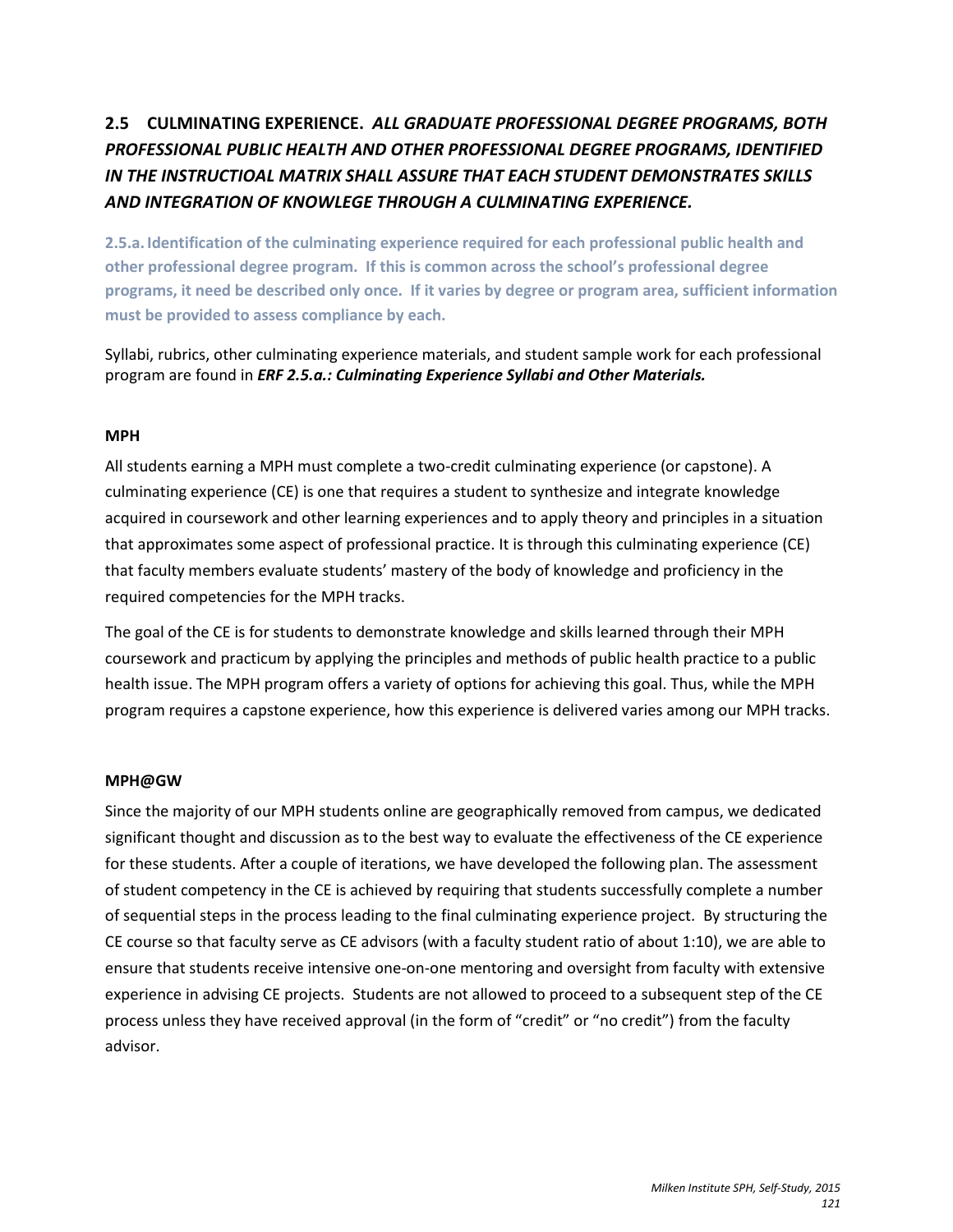Dr. Kathleen Roche, Associate Professor in the Department of Prevention and Community Health, oversees the culminating experience for the MPH@GW program. The CE is a *two-term*, two-credit experience. Dr. Roche ensures consistency and coordination of the different CE sections by (1) selecting faculty especially well-suited to advise and mentor students on the CE, (2) communicating in person, by email, and by phone with faculty throughout the term, in order to answer faculty questions and discuss any specific CE issues that arise.

Common among all MPH tracks is that the CE/capstone is two credits, independent work is required, and a final product that involves synthesis of previous coursework. Departments decide independently whether the CE receives a letter grade versus credit/no credit. Research options include 1) data collection and analysis (applied research project); 2) secondary data collection and analysis; 3) policy analysis; 4) meta analyses; 5) literature review; or 6) white paper. Final work products may include a proposal and final report, memos, written testimony, concept papers and oral presentations.

#### **MHA**

The Program uses several criteria to ensure that students apply critical thinking, problem-solving and management knowledge, and skills in both didactic and operational settings. Residential students must choose between a residency or internship plus thesis option during their final year of the program. The residency or internship/thesis serves as the program CE.

Residency focus areas include either Acute and Ambulatory Care Management or Post-acute Care Management (including Long Term Care). Internship focus areas include Information Systems and Financial Management, Operations Management or Strategic Management and Policy.

The residency/internship experience enables students to apply their classroom experiences in healthcare operations and continue the transition from student to health services executive. The student is expected to continue their professional growth and development within each of the five domains and 31 competencies of the MHA Program. The residency/internship is directly coupled with the educational goal of, "preparing students for leadership roles in the field of health services management" and the objective of, "complementing didactic learning with a variety of formal and informal field experiences." Students enroll in the residency only after all of the required and elective courses are completed. Students complete an internship typically enrolled during their final semester in the Program. In extraordinary circumstances, an internship can stretch over two semesters.

# **Executive MHA**

The culminating experience in this program runs concurrently with the final three modules. Concurrent with Module Six students enroll in HSML 6272, a one-credit course entitled Organizational Research Project, Part 1. This course is designed to prepare the MHA@GW students to undertake the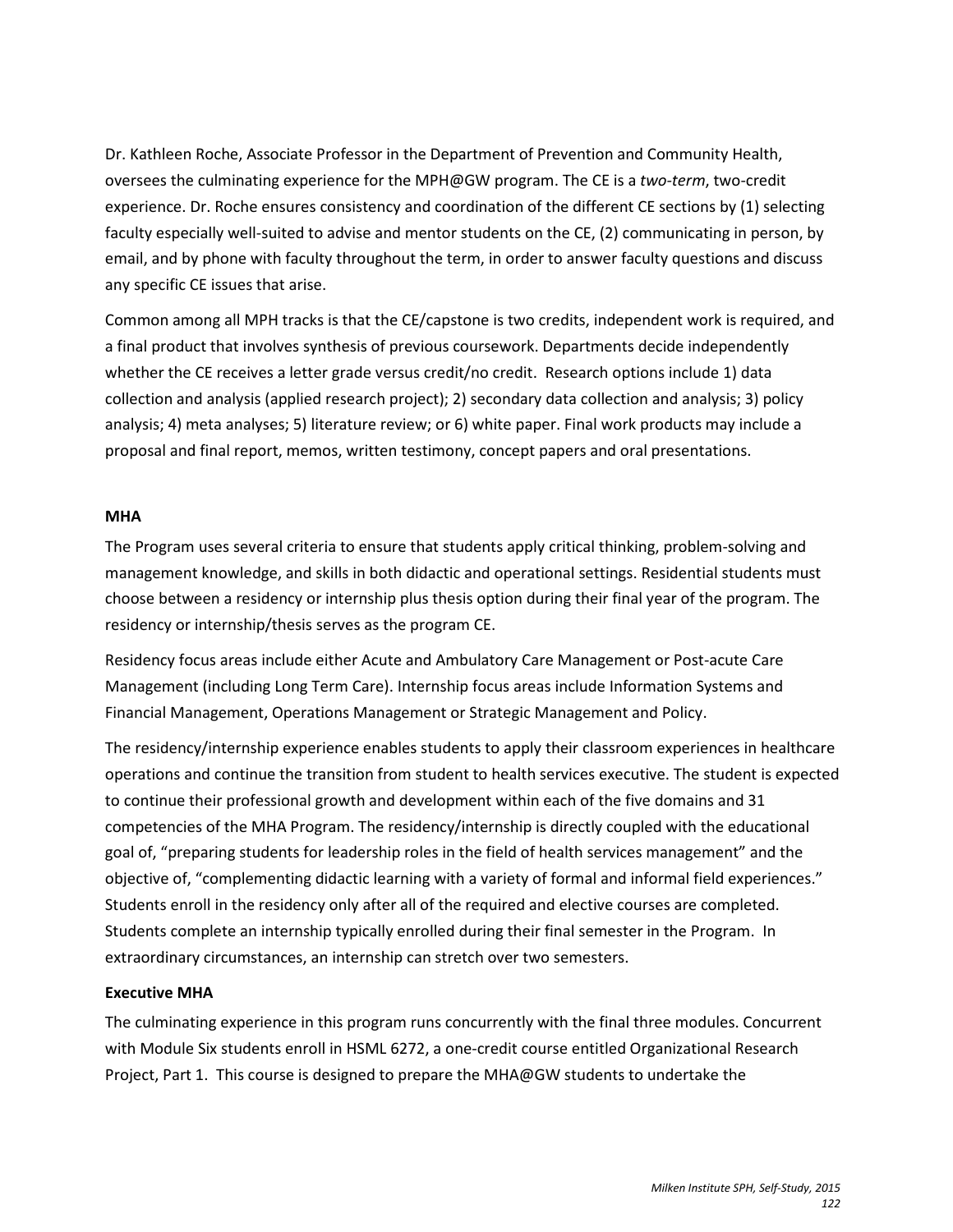organizational research project. By the end of this course students will have chosen between one of three options:

- 1. Organizational Research/Evaluation this project asks the student to perform an applied research project in their organization or engage in the evaluation of a current clinical or administrative effort.
- 2. Business Plan using the Small Business Administration (or similar) template, develop a comprehensive business plan for a new strategic service unit or expansion of an existing SSU
- 3. Literature Review this project is targeted at solving a specific operational issue of importance to the student's organization. The project will include a comprehensive review of the literature in order to uncover prior work in the particular area along with best practices.

During HSML 6273, a one-credit course that runs concurrent with Module Seven, students will be developing, refining and potentially, beginning to implement their formal project proposals, based on the approved prospectus crafted in HSML 6272. The objective of the project proposal is similar to that of a dissertation proposal where the student demonstrates the requisite level of background and familiarity with the chosen project.

The proposal is intended to be a document describing the specific elements of the final project and must be submitted prior to the end of week two. Students should use a grant/briefing format that includes (at a minimum): statement of purpose, goals, objectives, and detailed outline of the approach being proposed. The proposal is to be approximately four-to-six pages in length.

Working with the organizational preceptor, the student is asked to develop and present a mid-point "implementation defense" no later than the final week of the term. The presentation on the 2GW platform should be no more than 10 minutes in length and include PowerPoint slides. Once approved by the preceptor and faculty advisor, the student is permitted to complete work on their project, which is formally presented during the live Immersion Four session.

Module Eight of the executive MHA program is titled "Systems Thinking and Learning in Healthcare." The intent of this four-credit module is to synthesize the content covered in the first seven modules into a coherent whole using the theme of organizational systems as the means by which MHA@GW students can help create and sustain organizational excellence. This module will examine hard and soft systems theory, complexity, resilience, innovation, change management, high reliability and multiple learning modalities as applied to high performing healthcare organizations. Students will be introduced to a panel of leading thinkers and practitioners in these domains who will provide critical advice throughout the module.

Finally, in the last immersion (1.5 credits), students will present the findings of their organizational research projects and leadership portfolios. Feedback on the research projects will be provided by peers and a panel of healthcare leaders.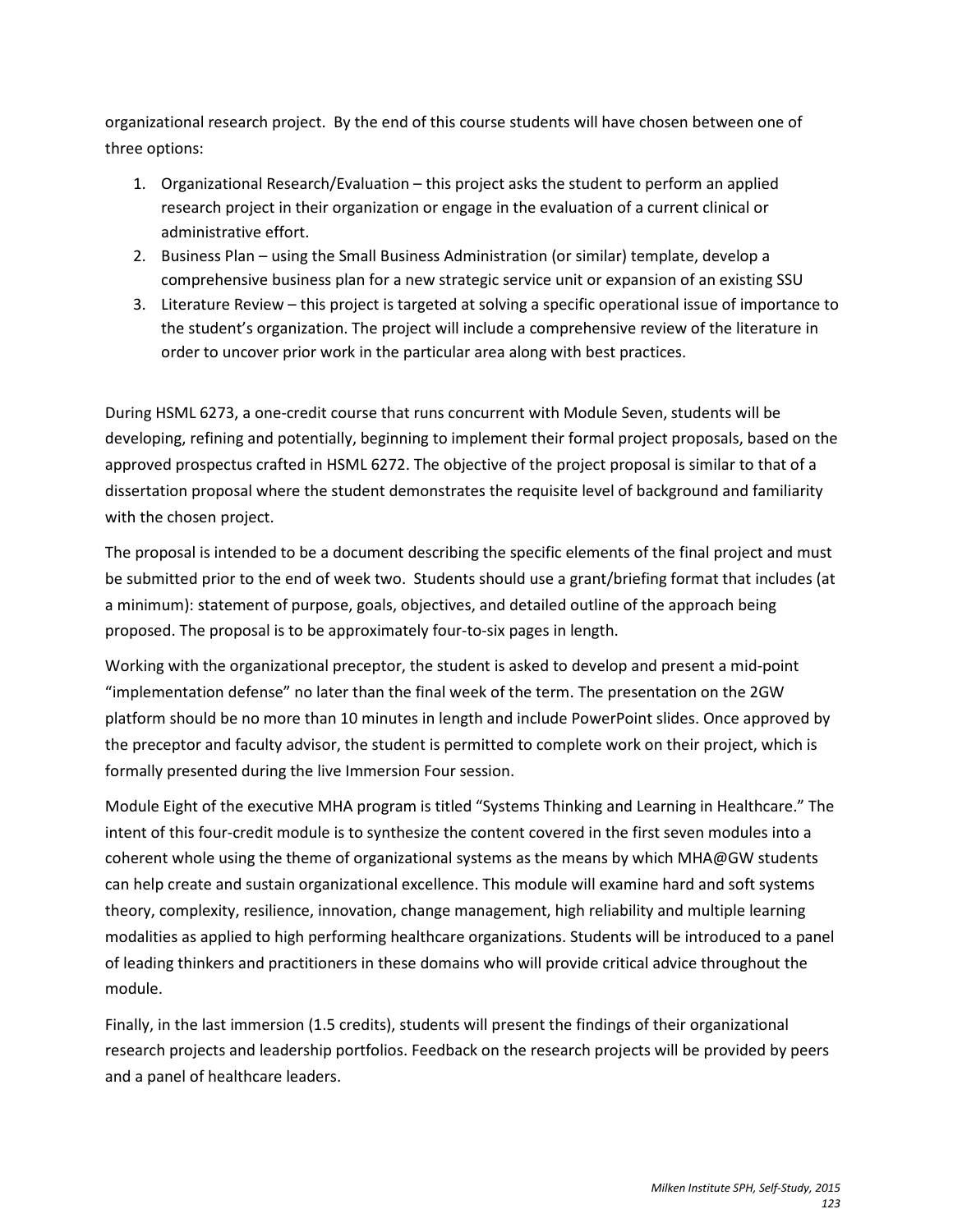#### **DrPH**

The dissertation is the culminating experience for the DrPH. Students must complete required coursework and pass the comprehensive exam to be officially admitted to the candidacy phase of the program. A Dissertation FAQ document has been created to assist

candidate[s http://publichealth.gwu.edu/services/students,](http://publichealth.gwu.edu/services/students) and examples of the comprehensive exams can also be found in *ERF 2.5.a*. In the candidacy phase, students take a two-credit dissertation proposal preparation course (PUBH 8422- *Advanced Health Care and Public Health Research Design*) prior to defending their dissertation proposals before their Dissertation Chair and Research Committee. Students must complete between six to nine credits of dissertation research (PUBH 8423) before they may become eligible to defend their dissertation before their Dissertation Research Committee and two external examiners.

It is the expectation that students will work independently, under the guidance of a Dissertation Research Committee, to prepare an oral and written dissertation demonstrating their ability to analyze and solve a complex public health practice-based problem. A candidate's interpretation of the research results is expected to make a substantive, original contribution to the field of public health research and practice.

DrPH students generally devote about 18-30 months to the candidacy phase of the program. This includes time spent developing the dissertation topic, research approach, dissertation proposal and defense, completion of research, interpretation and presentation of findings, and final dissertation defense. Students can choose to prepare a traditional (comprehensive report) dissertation or choose a three-paper option, where three peer-review quality papers are completed prior to the defense. Students work closely with their Dissertation Research Committees, and especially their Committee Chairs, throughout the candidacy phase.

**2.5.b.Assessment of the extent to which this criterion is met and an analysis of the school's strengths, weaknesses and plans relating to this criterion.**

# This criterion is met.

# **Strengths:**

- Many CEs are advanced work that follows from the practicum experience, enhancing the connection between the academic experience and public health practice at GW.
- The CE experience is rigorous.
- Drawing on our strength of being located in Washington, DC, students are taking advantage of a wide range of opportunities to complete CEs.
- Many of the CE projects are published in peer reviewed journals.
- All doctoral students are expected to publish their dissertation work, and those choosing the threepaper model have been successful in publishing much of their research.
- Increasingly sophisticated methodologies are being employed in CE data analyses by students.
- We have continued to provide students with projects relevant to their individual research interests.